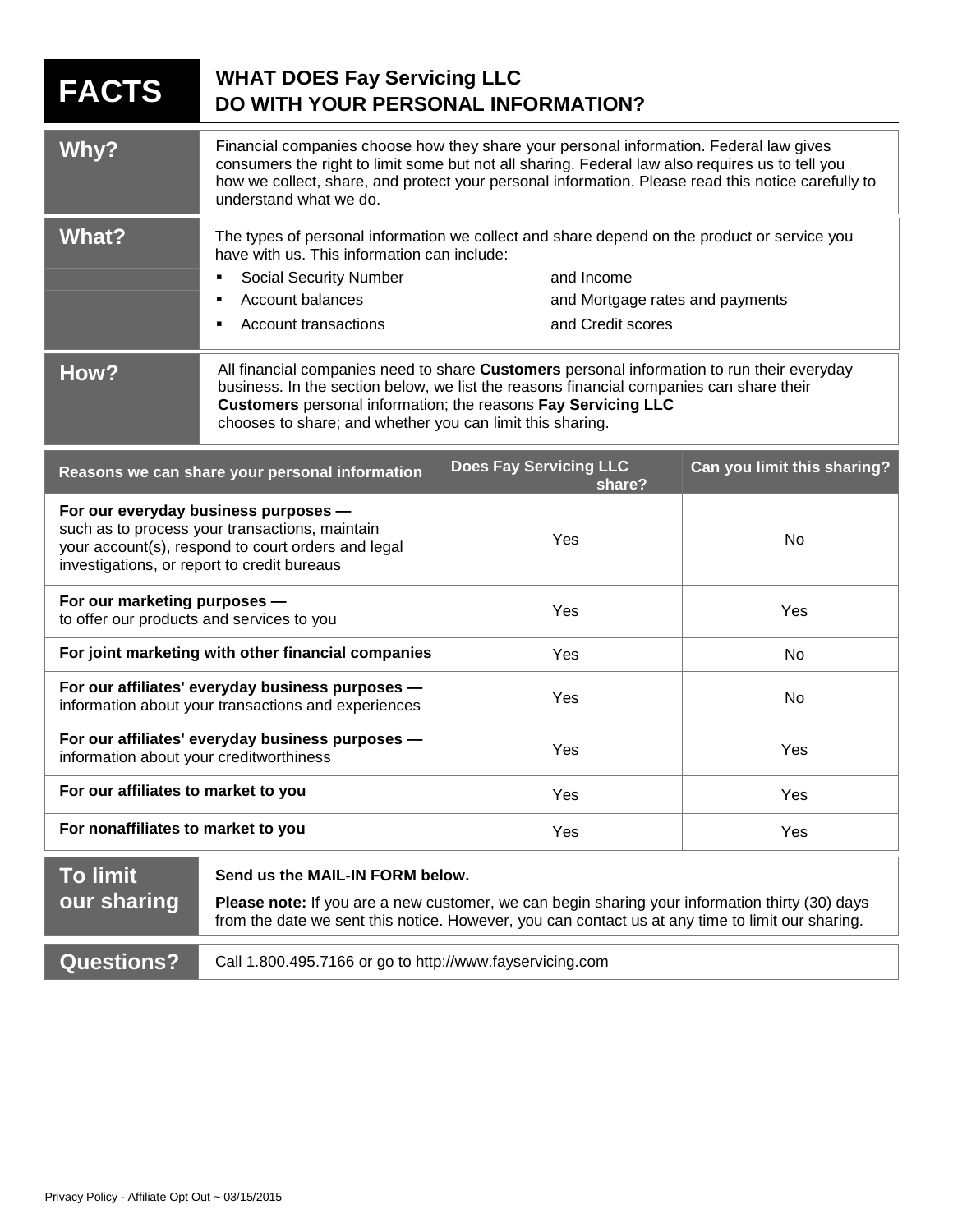| Page 2                                                                                                                        |                                                                                                                                                                                                                                                                                                                       |                                                 |
|-------------------------------------------------------------------------------------------------------------------------------|-----------------------------------------------------------------------------------------------------------------------------------------------------------------------------------------------------------------------------------------------------------------------------------------------------------------------|-------------------------------------------------|
| <b>Mail-in Form</b>                                                                                                           |                                                                                                                                                                                                                                                                                                                       |                                                 |
|                                                                                                                               | Mark any/all you want to limit:                                                                                                                                                                                                                                                                                       |                                                 |
| If you have a<br>joint account,<br>your choice(s)<br>will apply to<br>everyone on<br>your account<br>unless you mark<br>helow | Do not share information about my creditworthiness with your affiliates for their everyday<br>business purposes<br>Do not allow your affiliates to use my personal information to market to me.<br>Do not share my personal information with non-affiliates to market their products and<br>$\Box$<br>services to me. |                                                 |
|                                                                                                                               | <b>Name</b>                                                                                                                                                                                                                                                                                                           | <b>Mail To:</b>                                 |
| Apply my<br>choices only<br>to me                                                                                             | <b>Address</b>                                                                                                                                                                                                                                                                                                        | Fay Servicing, LLC<br><b>Privacy Department</b> |
|                                                                                                                               | City, State, Zip                                                                                                                                                                                                                                                                                                      | P.O. Box 809441                                 |
|                                                                                                                               | [Account #]                                                                                                                                                                                                                                                                                                           | Chicago, IL 60680-9441                          |
|                                                                                                                               |                                                                                                                                                                                                                                                                                                                       |                                                 |

| Who we are                                                                                                                                                                                                                                                                                                                                                                                                                      |                                                                                                                                                                                                                                                                                                                                                                                                                                             |  |
|---------------------------------------------------------------------------------------------------------------------------------------------------------------------------------------------------------------------------------------------------------------------------------------------------------------------------------------------------------------------------------------------------------------------------------|---------------------------------------------------------------------------------------------------------------------------------------------------------------------------------------------------------------------------------------------------------------------------------------------------------------------------------------------------------------------------------------------------------------------------------------------|--|
| Who is providing this notice?                                                                                                                                                                                                                                                                                                                                                                                                   | This notice applies to Fay Servicing, LLC and its affiliates, Fay Financial,<br>LLC, Fay Investments, LLC, and Fay Management, LLC.                                                                                                                                                                                                                                                                                                         |  |
| What we do                                                                                                                                                                                                                                                                                                                                                                                                                      |                                                                                                                                                                                                                                                                                                                                                                                                                                             |  |
| <b>How does Fay Servicing LLC</b><br>protect my personal information?                                                                                                                                                                                                                                                                                                                                                           | To protect your personal information from unauthorized access and use,<br>we use security measures that comply with federal law. These measures<br>include computer safeguards and secured files and buildings.                                                                                                                                                                                                                             |  |
| <b>How does Fay Servicing LLC</b><br>collect my personal information?                                                                                                                                                                                                                                                                                                                                                           | We collect your personal information, for example, when you<br>Apply for a loan<br>$\blacksquare$<br>or<br>Give us your income information<br>٠<br>or<br><b>Provide account information</b><br>$\blacksquare$<br>or<br>Provide employment information<br>٠<br>or<br>Provide your mortgage information<br>$\blacksquare$<br>We also collect your personal information from others, such as<br>credit bureaus, affiliates, or other companies |  |
| Why can't I limit all sharing?<br>Federal law gives you the right to limit only<br>sharing for affiliates' everyday business purposes - information<br>$\blacksquare$<br>about your creditworthiness<br>affiliates from using your information to market to you<br>٠<br>sharing for nonaffiliates to market to you<br>$\blacksquare$<br>State laws and individual companies may give you additional rights to<br>limit sharing. |                                                                                                                                                                                                                                                                                                                                                                                                                                             |  |
| What happens when I limit sharing<br>for an account I hold jointly with                                                                                                                                                                                                                                                                                                                                                         | Your choices will apply to everyone on your account - unless you tell us<br>otherwise                                                                                                                                                                                                                                                                                                                                                       |  |